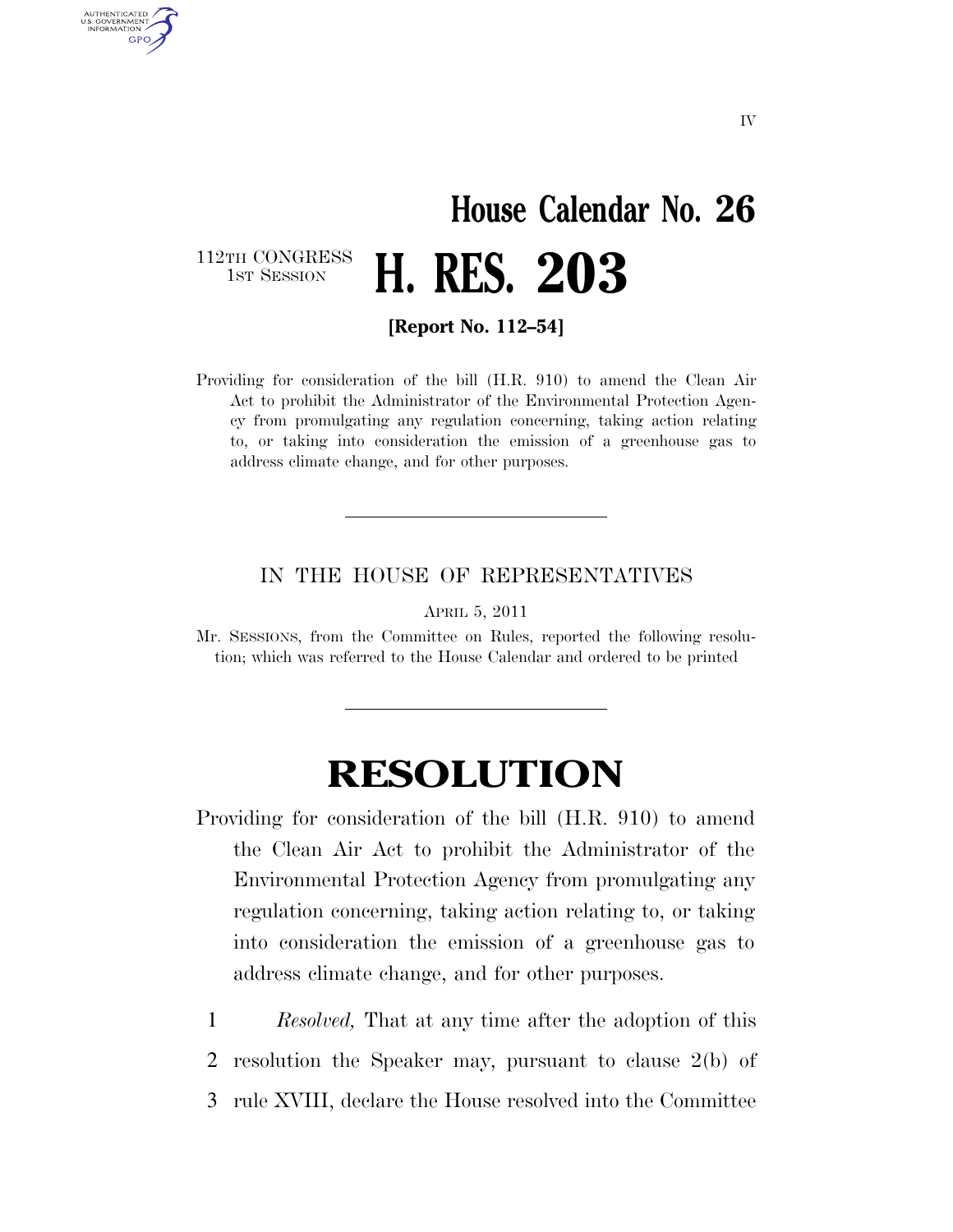of the Whole House on the state of the Union for consider- ation of the bill (H.R. 910) to amend the Clean Air Act to prohibit the Administrator of the Environmental Pro- tection Agency from promulgating any regulation con- cerning, taking action relating to, or taking into consider- ation the emission of a greenhouse gas to address climate change, and for other purposes. The first reading of the bill shall be dispensed with. All points of order against consideration of the bill are waived. General debate shall be confined to the bill and shall not exceed one hour equal- ly divided and controlled by the chair and ranking minor- ity member of the Committee on Energy and Commerce. After general debate the bill shall be considered for amendment under the five-minute rule. It shall be in order to consider as an original bill for the purpose of amend- ment under the five-minute rule the amendment in the na- ture of a substitute recommended by the Committee on Energy and Commerce now printed in the bill. The com- mittee amendment in the nature of a substitute shall be considered as read. All points of order against the com- mittee amendment in the nature of a substitute are waived. No amendment to the committee amendment in the nature of a substitute shall be in order except those printed in the report of the Committee on Rules accom-panying this resolution. Each such amendment may be of-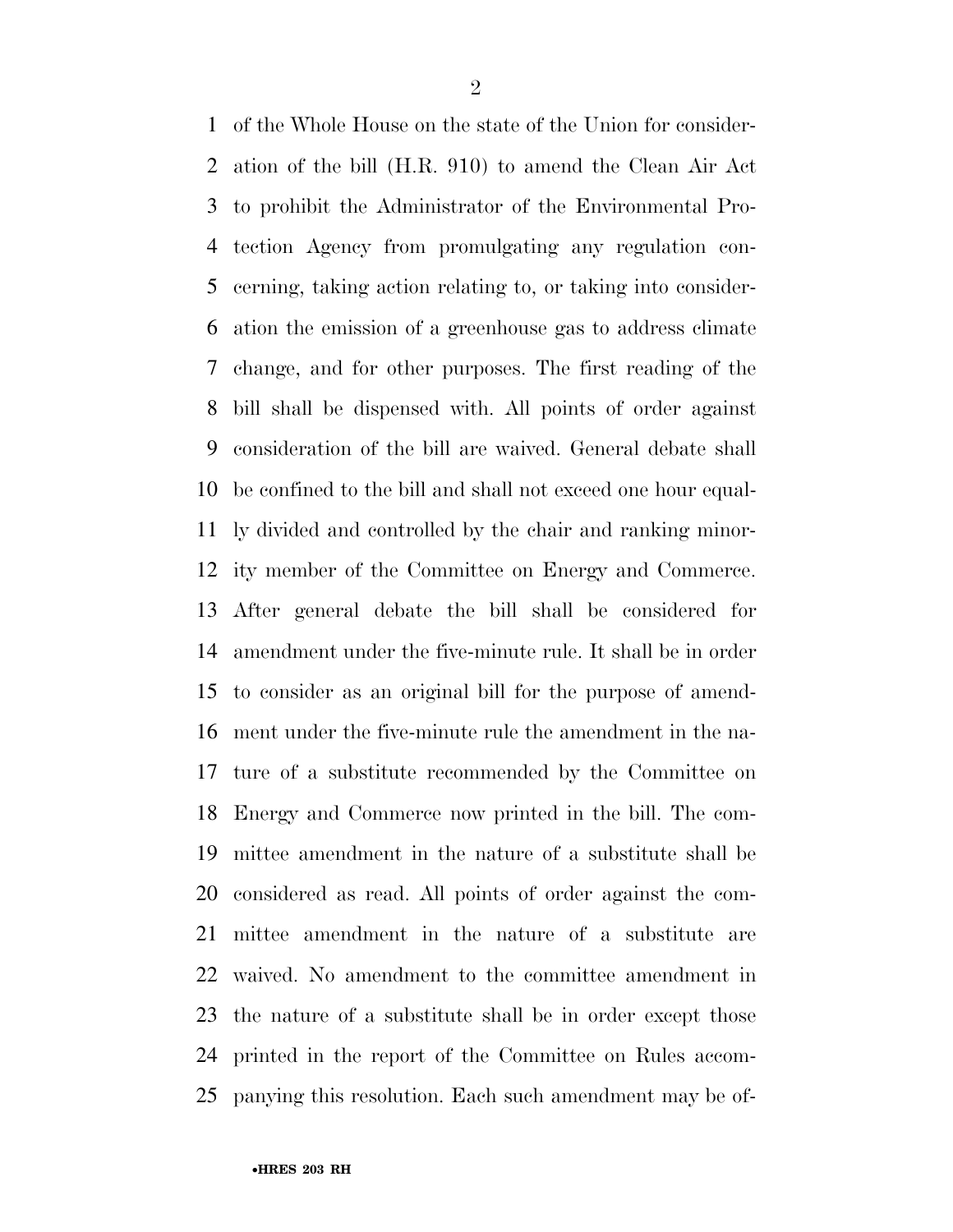fered only in the order printed in the report, may be of- fered only by a Member designated in the report, shall be considered as read, shall be debatable for the time spec- ified in the report equally divided and controlled by the proponent and an opponent, shall not be subject to amend- ment, and shall not be subject to a demand for division of the question in the House or in the Committee of the Whole. All points of order against such amendments are waived. At the conclusion of consideration of the bill for amendment the Committee shall rise and report the bill to the House with such amendments as may have been adopted. Any Member may demand a separate vote in the House on any amendment adopted in the Committee of the Whole to the bill or to the committee amendment in the nature of a substitute. The previous question shall be considered as ordered on the bill and amendments thereto to final passage without intervening motion except one motion to recommit with or without instructions.